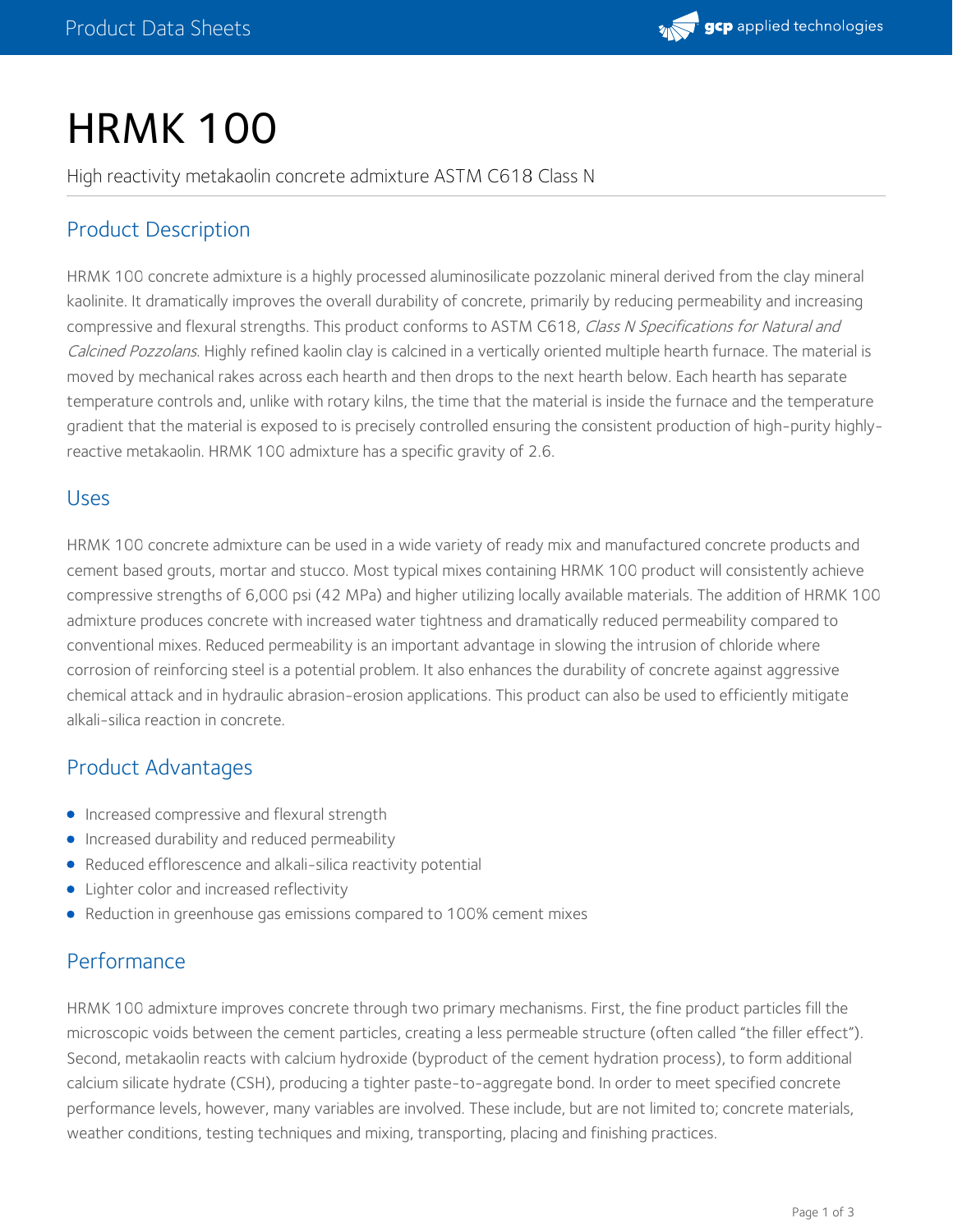

#### Addition Rates

HRMK 100 admixture dosage rates will vary based on application but typically will range from 4%-15% by weight of cement. A dosage rate of 8%-10% by weight of cement has been shown to optimize pozzolanic reactivity. If the product dosage rates are not specified, consult your GCP Applied Technologies representative to discuss particular job requirements.

#### Preconstruction Trial Mixes

It is strongly recommended that trial mixes be conducted prior to job start up. This allows the producer an opportunity to optimize HRMK 100 dosage rates, proper batching sequence and other admixture quantities needed in order to deliver a workable concrete mix to the job site. Trial mixes will also help determine whether the combination of concrete materials and construction practices will allow the concrete to meet a specified performance. Contact your GCP Applied Technologies sales representative for help with trial mixes.

#### Finishing and Curing

HRMK 100 concrete can be used in flatwork with little or no modification to the recommended practices outlined in ACI 302, Guide for Concrete Floor and Slab Construction and ACI 308, Standard Practice for Curing Concrete. This product may reduce surface bleed to some degree. Your GCP Applied Technologies representative is available to review your particular job needs.

#### Compatibility with Other Admixtures and Batch Sequencing

HRMK 100 product is fully compatible with the complete line of GCP Applied Technologies admixtures including ASTM C260 air entrainers Daravair®and Darex®and calcium nitrite based corrosion inhibitors including DCI®and DCIS. It is recommended that HRMK 100 admixture be used with polycarboxylate based ADVA  $^\circ$ high range water reducers to ensure low water cement ratios are achieved. All liquid admixtures must be added separately to ensure their prescribed performance. The product is also fully compatible with other supplementary cementing materials (SCM) including fly ash and ground granulated blast furnace slag.

Bulk HRMK 100 concrete admixture stored in cement silos should be batched in a similar fashion as cement. It is recommended that bagged HRMK 100 product be added after the cement, aggregates and water, but before the superplasticizer is added. It is preferred, but not absolutely required, that the bags be opened and then emptied into the mix. Never add HRMK 100 product into a concrete drum containing only water. After batching, the product should be thoroughly mixed a minimum of 100 revolutions at charge speed.

Please consult your GCP Applied Technologies representative for details on batching and mixing bulk and bagged HRMK 100 concrete admixture. The Silica Fume User's Manual, published by the Silica Fume Association also provides batching and mixing guidelines which, for the most part, are applicable to HRMK 100 product.

### Packaging & Handling

HRMK 100 is available in bulk, Super Sacks, or pulpable paper bags.